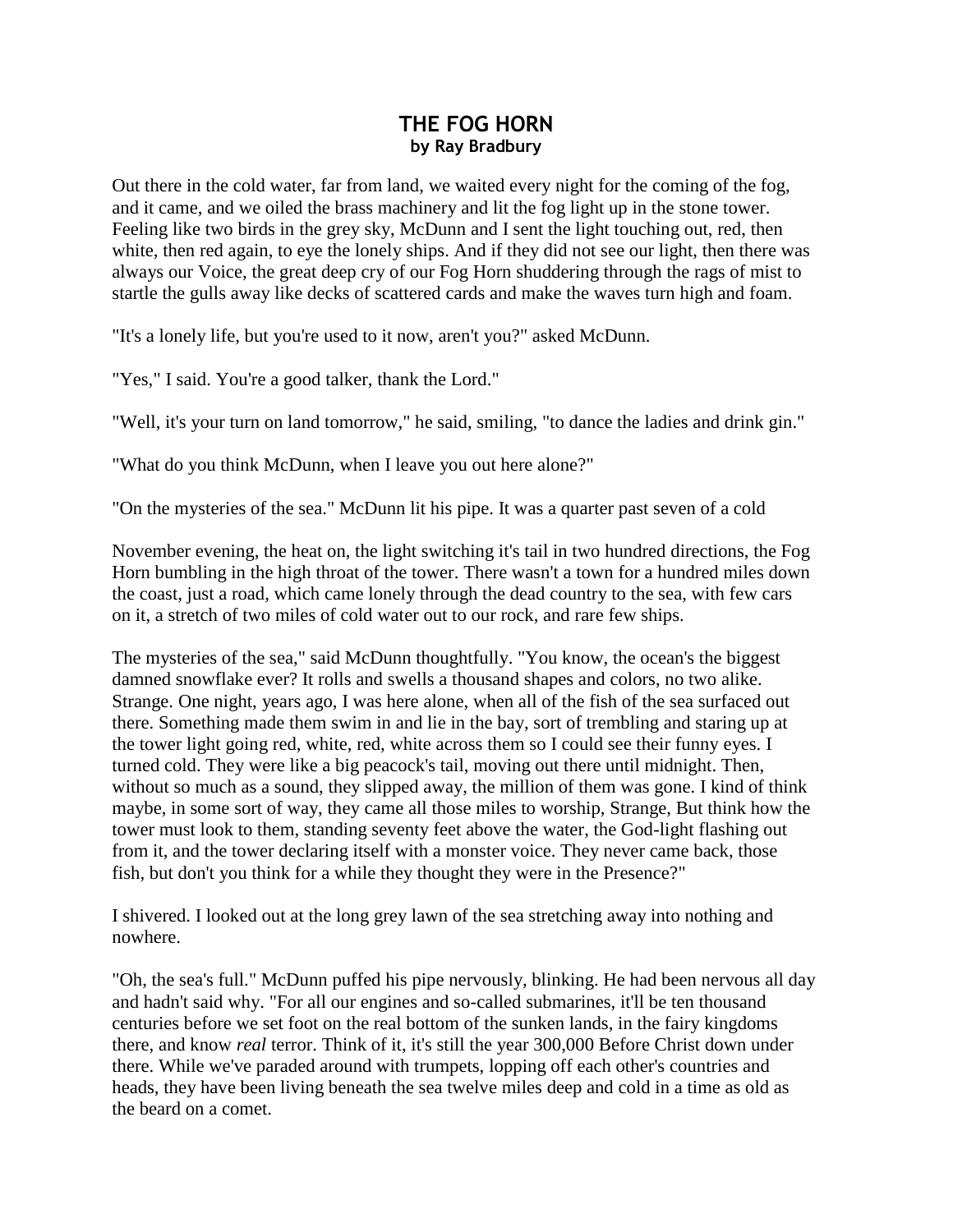"Yes it's an old world."

"Come on. I got something special I've been saving up to tell you."

We ascended the eighty steps, talking and taking our time. At the top, McDunn switched off the room lights so there'd be no reflection in the plate glass. The great eye of the light was humming, turning easily in its oiled socket. the Fog Horn was blowing steadily, once every fifteen seconds.

"Sounds like an animal, don't it?" McDunn nodded to himself. "A big lonely animal crying in the night. Sitting here on the edge of ten million years calling out to the deeps. I'm here, I'm here, I'm here. And the Deeps do answer, yes, they do. You been here now for three months Johnny, so I better prepare you. About this time of year," he said, studying the murk and fog,

"something comes to visit the lighthouse."

"The swarms of fish like you said?'

"No, this is something else. I've put off telling you because you might think I'm daft. But tonight's the latest I can put it off, for if my calendar's marked right from last year, tonight's the night it comes. I won't go into detail, you'll have to see it for yourself. Just sit down there. If you want, tomorrow you can pack your duffel and take the motorboat into land and get your car parked there at the dinghy pier on the cape and drive on back to some little inland town and keep your lights burning nights. I won't question or blame you. It's happened three years now, and this is the only time anyone's been here with me to verify it. You wait and watch."

Half an hour passed with only a few whispers between us. When we grew tired waiting, McDunn began describing some of his ideas to me. He had some theories about the Fog Horn itself.

"One day many years ago a man walked along and stood in the sound of the ocean on a cold sunless shore and said "We need a voice to call across the water, to warn ships; I'll make one. I'll make a voice that is like an empty bed beside you all night long, and like an empty house when you open the door, and like the trees in autumn with no leaves. A sound like the birds flying south, crying, and a sound like November wind and the sea on the hard, cold shore. I'll make a sound that's so alone that no one can miss it, that whoever hears it will weep in their souls, and to all who hear it in the distant towns. I'll make me a sound and an apparatus and they'll call it a Fog Horn and whoever hears it will know the sadness of eternity and the briefness of life.""

The Fog Horn blew.

"I made up that story," said McDunn quietly, "to try to explain why this thing keeps coming back to the lighthouse every year. The fog horn calls, I think, it comes..."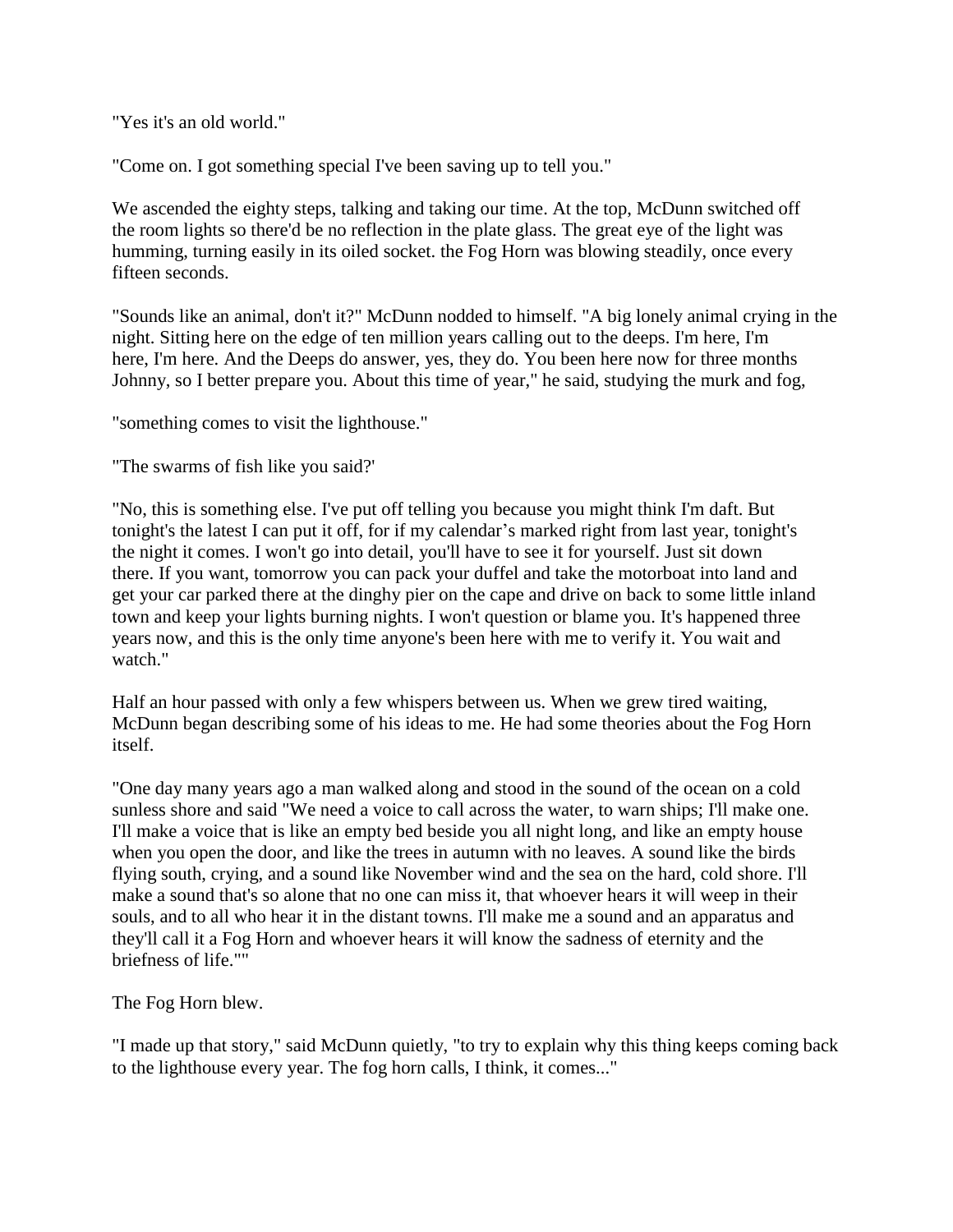"But-" I said.

"Sssst!" said McDunn. "There!" He nodded out to the Deeps.

Something was swimming towards the lighthouse tower.

It was a cold night, as I said; the high tower was cold, the light coming and going, and the Fog Horn calling and calling through the raveling mist. You couldn't see far and you couldn't see plain, but there was the deep sea moving on it's way about the night earth, flat and quiet, to color of grey mud, and here were the two of us alone in the high tower, and there, far out at first, was a ripple, followed by a wave, a rising, a bubble, a bit of froth/ And then, from the surface of the cold sea came a head, a large head, dark-colored, with immense eyes, and then a neck And then-not a body-but more neck and more! The head rose a full forty feet above the water on a slender and beautiful neck. Only then did the body, like a little island of black coral and shells and crayfish, drip up from the subterranean. There was a flicker of tail. In all, from head to tip of tail, I estimated the monster at ninety or a hundred feet. I don't know what I said. I said something.

"Steady, boy, steady," whispered McDunn.

"It's impossible!" I said.

"No, Johnny, *we're* impossible. *It's* like it always was ten million years ago. *It* hasn't changed.. It's *us* and the land that've changed, become impossible. *Us*!"

It swam slowly and with a great majesty out in the icy waters, far away. the fog came and went about it, momentarily erasing its shape. One of the monster eyes caught and held and flashed back our immense light, red, white, red, white, like a disc held high and sending a message in primeval code. It was as silent as the fog through which it swam.

"It's a dinosaur of some sort!" I crouched down, holding to the stair rail.

"Yes, one of the tribe."

"But they died out!"

"No, only hid away in the Deeps, Deep, deep down in the deepest Deeps. Isn't *that* a word now, Johnny, a real word, it says so much: the Deeps. There's all the coldness and darkness and deepness in the world in a word like that."

"What'' we do?"

"Do? We got our job, we can't leave. besides, we're safer here than in any boat trying to get to land. That thing's as big as a destroyer and almost as swift."

"But here, why does it come *here*?"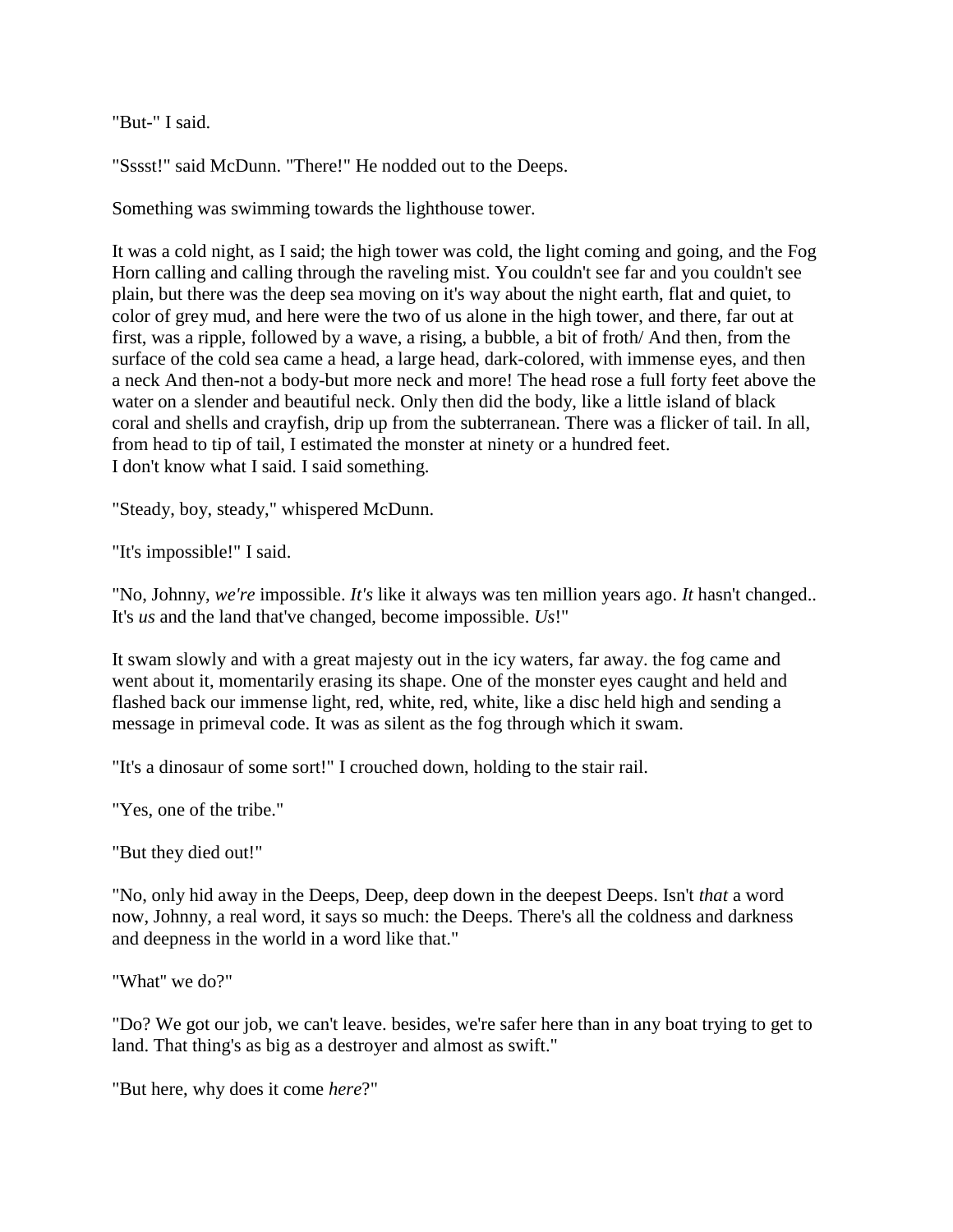The next moment I has my answer.

The Fog Horn blew.

And the monster answered.

A cry came across a million years of water and mist. A cry so anguished and alone it shuddered in my head and my body. The monster cried out at the tower. The Fog Horn blew. The monster roared again. The Fog Horn blew. The monster opened its great toothed mouth and the sound that came from it was the sound of the Fog Horn itself. Lonely and vast and far away. The sound of isolation, a viewless sea, a cold night, apartness. That was the sound.

"Now," whispered McDunn, "do you know why it comes here?"

I nodded.

"All year long, Johnny, that poor monster there lying far out, a thousand miles at sea, and twenty miles deep maybe, biding its time, perhaps a million years old, this one creature. Think of it, waiting a million years; could you *wait* that long? Maybe it's the last of its kind. I sort of think that's true. Anyway, here come men on land and build this lighthouse, five years ago. And set up their Fog Horn and sound it and sound it out towards the place where you bury yourself in sleep and sea memories of a world where there were thousands like yourself, but now you're alone, all alone in a world that's not made for you, a world where you have to hide.

"But the sound of the Fog Horn comes and goes, comes and goes, and you stir from the muddy bottom of the Deeps, and your eyes open like the lenses of two-foot cameras and you move, slow, slow, for you have the ocean sea on your shoulders, heavy. But that Fog Horn comes through a thousand miles of water, faint and familiar, and the furnace in your belly stokes up, and you begin to rise, slow, slow. You feed yourself on minnows, on rivers of jellyfish, and you rise slow through the autumn months, through September when the fogs started, through October with more fog and the horn still calling you on, and then, late in November, after pressurizing yourself day by day, a few feet higher every hour, you are near the surface and still alive. You've got to go slow; if you surfaced all at once you'd explode. So it takes you all of three months to surface, and then a number of days to swim through the cold waters to the lighthouse. And there you are, out there, in the night, Johnny, the biggest damned monster in creation. And here's the lighthouse calling to you, with a long neck like your neck sticking way up out of the water, and a body like your body, and most important of all, a voice like your voice. Do you understand now, Johnny, do you understand?"

The Fog Horn blew.

The monster answered.

I saw it all, I knew it all-the million years of waiting alone, for someone to come back who never came back. The million years of isolation at the bottom of the sea, the insanity of time there, while the skies cleared of reptile-birds, the swamps fried on the continental lands, the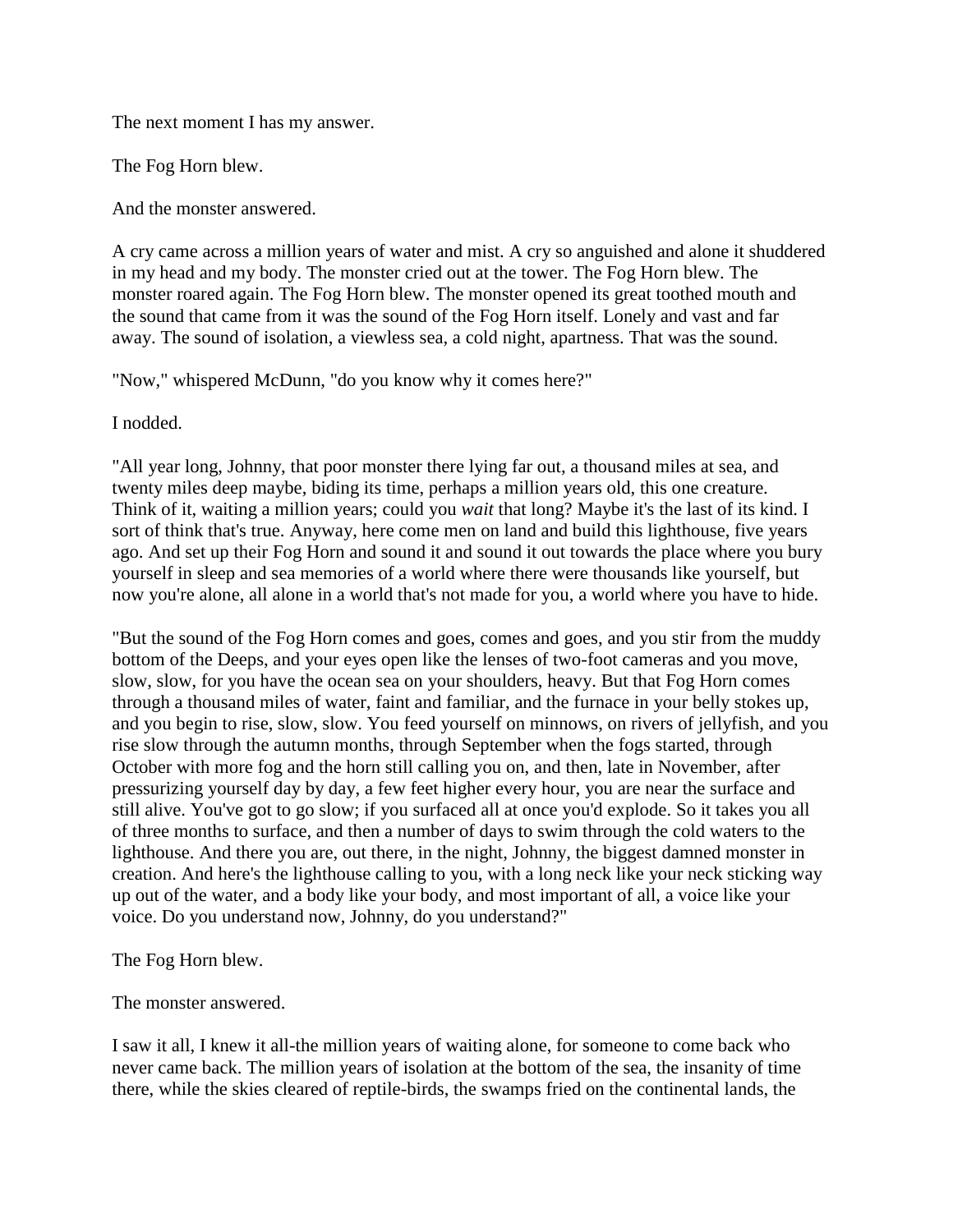sloths and sabre-tooths had there day and sank in tar pits, and men ran like white ants upon the hills.

The Fog Horn Blew.

"Last year," said McDunn, "that creature swam round and round, round and round, all night. Not coming to near, puzzled, I'd say. Afraid, maybe. And a bit angry after coming all this way. But the next day, unexpectedly, the fog lifted, the sun came out fresh, the sky was as blue as a painting. And the monster swam off away from the heat and the silence and didn't come back. I suppose it's been brooding on it for a year now, thinking it over from every which way."

The monster was only a hundred yards off now, it and the Fog Horn crying at each other. As the lights hit them, the monster's eyes were fire and ice, fire and ice.

"That's life for you," said McDunn. "Someone always waiting for someone who never comes home. Always someone loving some thing more than that thing loves them. And after a while you want to destroy whatever that thing is, so it can hurt you no more." The monster was rushing at the lighthouse.

The Fog Horn blew.

"Let's see what happens," said McDunn.

He switched the Fog Horn off.

The ensuing minute of silence was so intense that we could hear our hearts pounding in the glassed area of the tower, could hear the slow greased turn of the light. The monster stopped and froze. It's great lantern eyes blinked. Its mouth gaped. It gave a sort of rumble, like a volcano. It twitched its head this way and that, as if to seek the sounds now dwindled off in the fog. It peered at the lighthouse. It rumbled again. Then its eyes caught fire. It reared up, threshed the water, and rushed at the tower, its eyes filled with angry torment.

"McDunn!" I cried. "Switch on the horn!"

McDunn fumbled with the switch. But even as he switched it on, the monster was rearing up. I had a glimpse of its gigantic paws, fish skin glittering in webs between the finger-like projections, clawing at the tower. The huge eye on the right side of its anguished head glittered before me like a cauldron into which I might drop, screaming. The tower shook. The Fog Horn cried; the monster cried. It seized the tower and gnashed at the glass, which shattered in upon us.

McDunn seized my arm. "Downstairs!"

The tower rocked, trembled, and started to give. The Fog Horn and the monster roared. We stumbled and half fell down the stairs. "Quick!"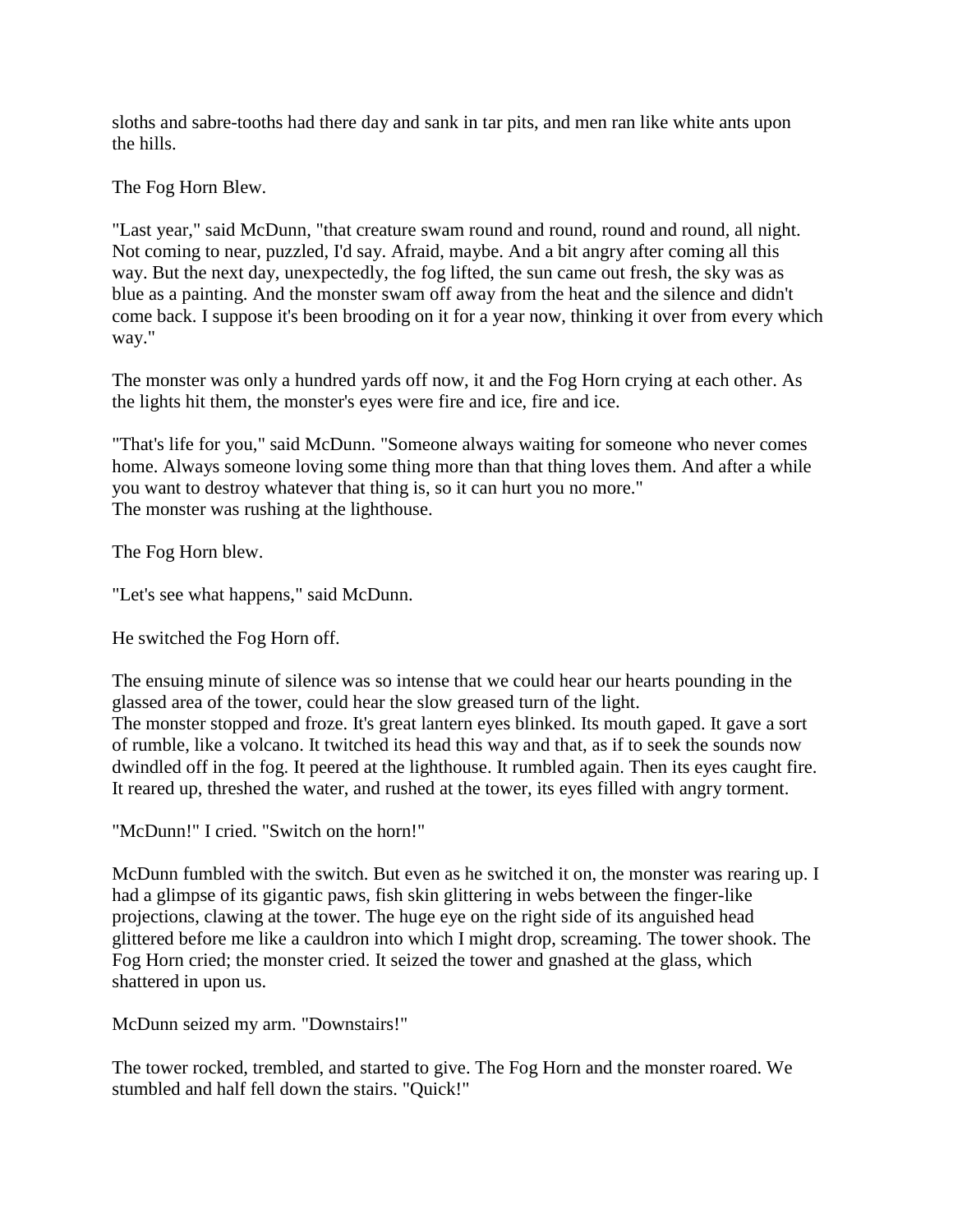We reached the bottom as the tower buckled down towards us. We ducked under the stairs in the small stone cellar. There were a thousand concussions as the rocks rained down; the Fog Horn stopped abruptly. The monster crashed upon the tower. The tower fell. We knelt together, McDunn and I holding tight, while our world exploded.

Then it was over and there was nothing but darkness and the wash of the sea on the raw stones.

That and the other sound.

"Listen," said McDunn quietly. "Listen."

We waited a moment. And then I began to hear it. First a great vacuumed sucking of air, and then the lament, the bewilderment, the loneliness of the great monster, folded over upon us, above us, so that the sickening reek of its body filled the air, a stone's thickness away from our cellar. The monster gasped and cried. The tower was gone. The light was gone. The thing that had called it across a million years was gone. And the monster was opening its mouth and sending out great sounds. the sounds of a Fog Horn, again and again. And ships far at sea, not finding the light, not seeing anything, but passing and hearing late that night must've thought: There it is, the lonely sound, the Lonesome Bay horn. All's well. We've rounded the cape. And so it went for the rest of that night.

The sun was hot and yellow the next afternoon when the rescuers came to dig us from our stoned-under cellar.

"It fell apart, is all," said McDunn gravely. "We had a few bad knocks from the waves and it just crumbled." He pinched my arm.

There was nothing to see. The ocean was calm, the sky blue. The only thing was a great algaic stink from the green matter that covered the fallen tower stones and the shore rocks. Flies buzzed about. The ocean washed empty on the shore.

The next year they built a new lighthouse, but by that time I had a job in the little town and a wife and a good small warm house that glowed yellow on autumn nights, the doors locked, the chimney puffing smoke. As for McDunn. he was master of the new lighthouse, built to his own specifications, out of steel-reinforced concrete. "Just in case," he said.

The new lighthouse was ready in November. I drove down alone one evening late and parked my car and looked across the grey waters and listened to the new horn sounding, once, twice, three, four times a minute far out there by itself.

The monster?

It never came back.

"It's gone away," said McDunn. "It's gone back to the Deeps. It's learned you can't love anything